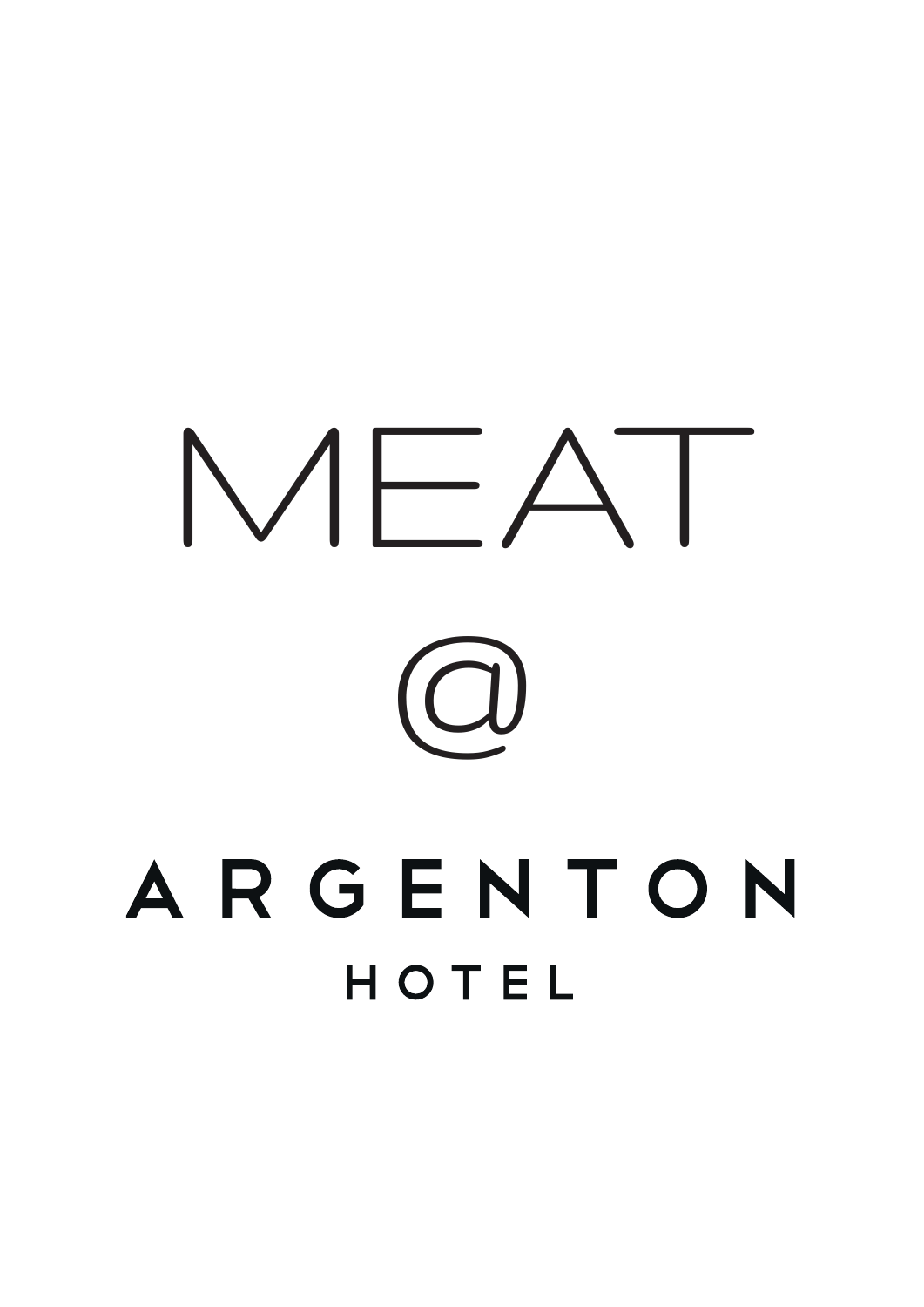## **Dry Aged Beef**

**What:** A dry aged steak is, as you surely have guessed, a steak that has been aged before cooking and eating. The most common timeframe for a steak to be dry-aged is 30 days. The meat is uncovered and surrounded by air in a controlled environment.

**Why:** Dry aged beef has a well-deserved and revered reputation across the globe as one of the best tasting products in the meat world. So come and join us as we embark on an unforgettable dining experience, with you at the helm of it all – we promise, it will be like nothing you've experienced before!

**How:** During the aging process, moisture is drawn out from the meat. This maturing process helps the beef's natural enzymes break down the connective tissue which result in fuller, deeper notes with a much richer taste.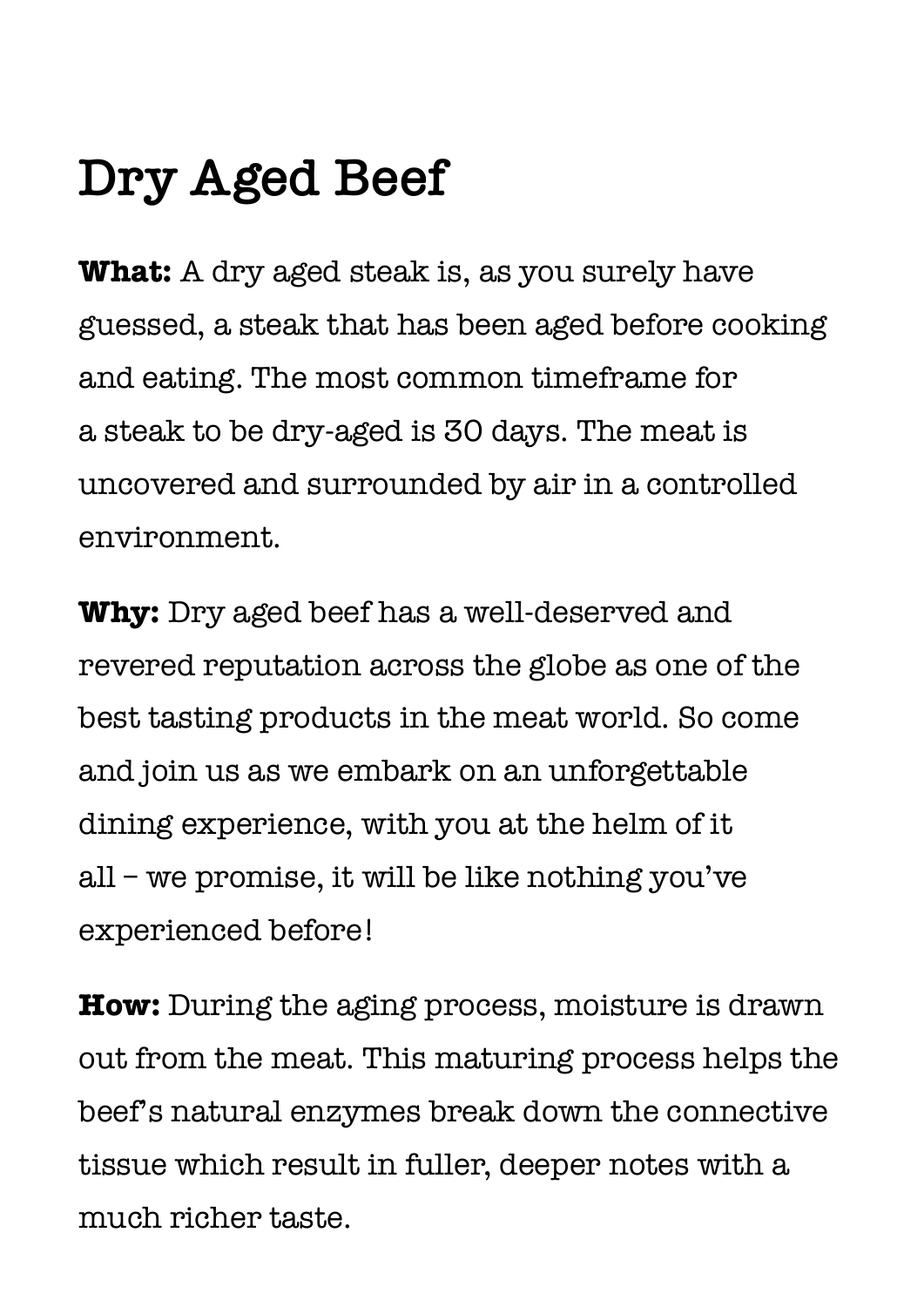## **Dry Aged Beef**

| Grain-fed Striploin 350g                  | \$45 |
|-------------------------------------------|------|
| Rangers Valley, Glenn Innes, Northern NSW |      |
| Grain-fed T-Bone 400g                     | \$65 |
| Rangers Valley, Glenn Innes, Northern NSW |      |
| Grain-fed O.P Rib eye 500g                | \$60 |
| Rangers Valley, Glenn Innes, Northern NSW |      |

**All Dry aged meat served with choice of two sides & choice of two sauces.** (Standard sides available)

### **Sides**

**Truffled sautéed Swiss mushrooms** (G.F) **Parsnip and chive puree** (G.F) **Roasted parmesan and rosemary chat potatoes** (G.F) **Charred asparagus and broccolini** (G.F) w/ lemon zest and chilli oil **Twice cooked house made chunky chips Parmesan and pear rocket salad** (G.F) w/ balsamic vinaigrette

### **Sauces**

**Truffled Swiss mushroom cream** (G.F) **Port and red wine Jus** (G.F) **Brandy and green peppercorn sauce** (G.F) **Gorgonzola cheese and crumb crown sauce**